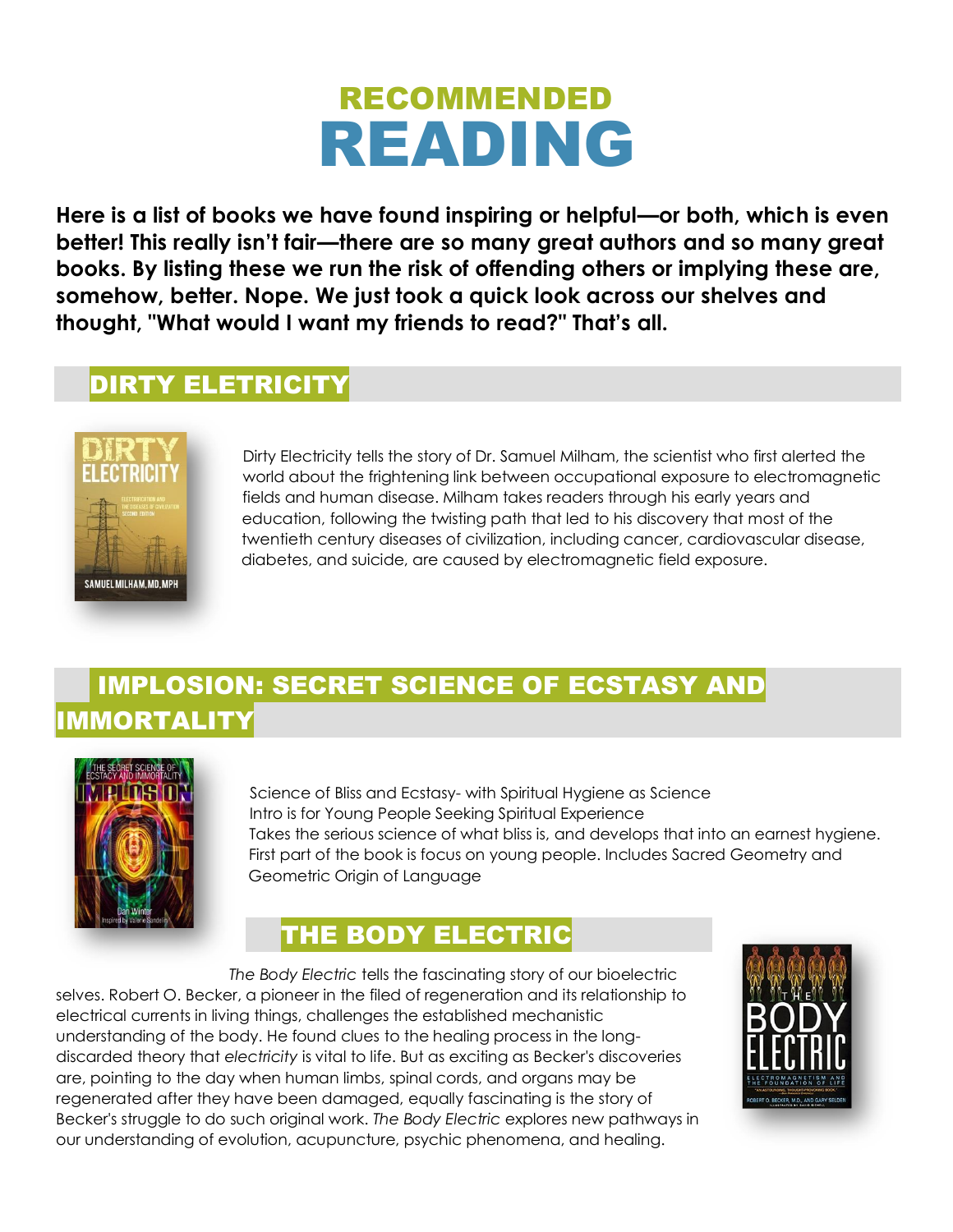#### HEALING IS VOLTAGE



Every cell in the body is designed to run at -20 to -25 millivolts. To heal, we must make new cells. To make a new cell requires -50 millivolts. Chronic disease occurs when voltage drops below -20 and/or you cannot achieve -50 millivolts to make new cells. Thus chronic disease is always defined by having low voltage. This book tells you how to measure your voltage in each organ, how to correct it, and how to determine why your voltage dropped enough to allow you to get sick.

Cells in the body require voltage to work and to make new cells to replace worn out cells. Our muscles are rechargeable batteries that provide this voltage. Each organ has its own battery pack. Such battery packs are specific stacks of muscles. These muscle stacks are known as acupuncture meridians.

## MOLECULES OF EMOTION

Why do we feel the way we feel? How do our thoughts and emotions affect our health? Are our bodies and minds distinct from each other or do they function together as parts of an interconnected system?

Her pioneering research on how the chemicals inside our bodies form a dynamic information network, linking mind and body, is not only provocative, it is revolutionary. By establishing the biomolecular basis for our emotions and explaining these new scientific developments in a clear and accessible way, Pert empowers us to understand ourselves, our feelings, and the connection between our minds and our bodies -- body-minds -- in ways we could never possibly have imagined before.



#### THE BIOLOGY OF BELIEF



*The Biology of Belief* is a ground breaking work in the field of new biology. Former medical school professor and research scientist Bruce H. Lipton, Ph.D., presents his experiments, and those of other leading-edge scientists, which examine in great detail the mechanisms by which cells receive and process information. The implications of this research radically change our understanding of life, showing that genes and DNA do not control our biology; instead, DNA is controlled by signals from *outside* the cell, including the energetic messages emanating from our positive and negative thoughts. This profoundly hopeful synthesis of the latest and best research in cell biology and quantum physics has been hailed as a major breakthrough, showing that our bodies can be *changed* as we retrain our thinking.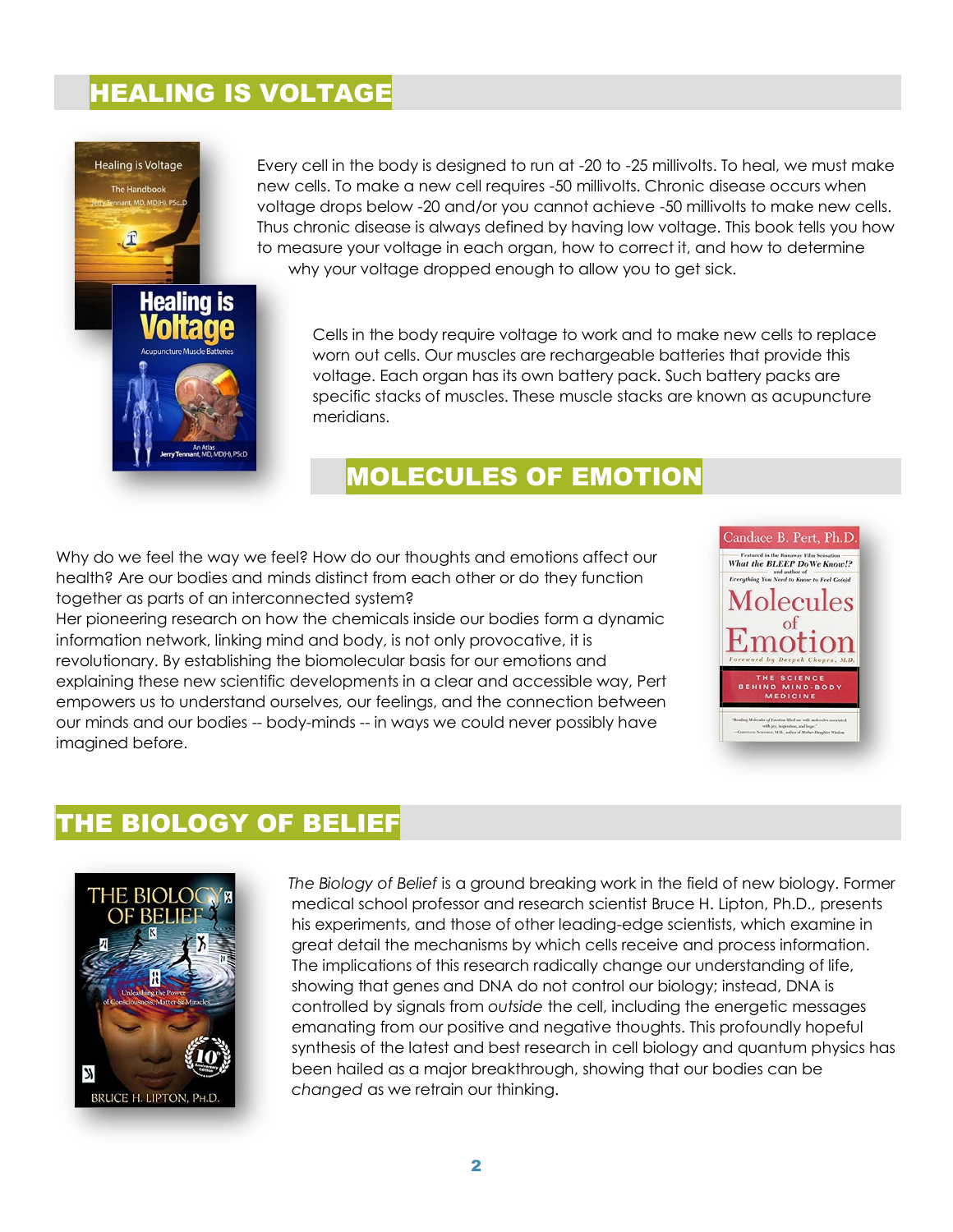#### BUGS IN MY BRAIN POISON ON MY PLATE



 In America, the food supply has steadily degraded over the past 150 years. Commercial foods loaded with chemicals, high-fructose corn syrup, trans-fats, and GMOs have taken over the marketplace. Political interests and corporate greed have controlled our diet for decades, leading to an epidemic of degenerative health conditions. Now we can fight back! Bugs in My Brain, Poison on My Plate explains the problem and provides practical solutions for restoring and maintaining your health by using the Morphogenic Field Technique (MFT) to match the energy of your food to the energy field your body. The latest advancement in natural health care, MFT incorporates muscle response testing with energy healing and personalized nutritional protocols. Ideal for practitioners and patrons alike, this book reveals how to access the innate wisdom of the body to create sustainable, affordable, effective health solutions that will lead to a brighter future for us all.

## EARTHING

'Earthing' introduces readers to the landmark discovery that living in contact with the Earth's natural surface charge - being grounded - naturally discharges and prevents chronic inflammation in the body. This effect has massive health implications because of the well-established link between chronic inflammation and all chronic diseases, including the diseases of ageing and the ageing process itself.



# AN ELECTRONIC SILENT SPRING: FACING THE DANGERS AND CREATING SAFE LIMITS



Over millions of years, living creatures have evolved in relation to the Earth's electromagnetic energy. Now, we're surrounded by human-made frequencies that challenge our health and survival. An Electric Silent Spring reports the effects of electrification and wireless devices on people, plants, bee colonies, and frogs around the globe. It presents solutions for people who want to reduce their exposure to electromagnetic radiation. This pioneering book is for anyone concerned about the health of the environment and the people and other creatures that inhabit it.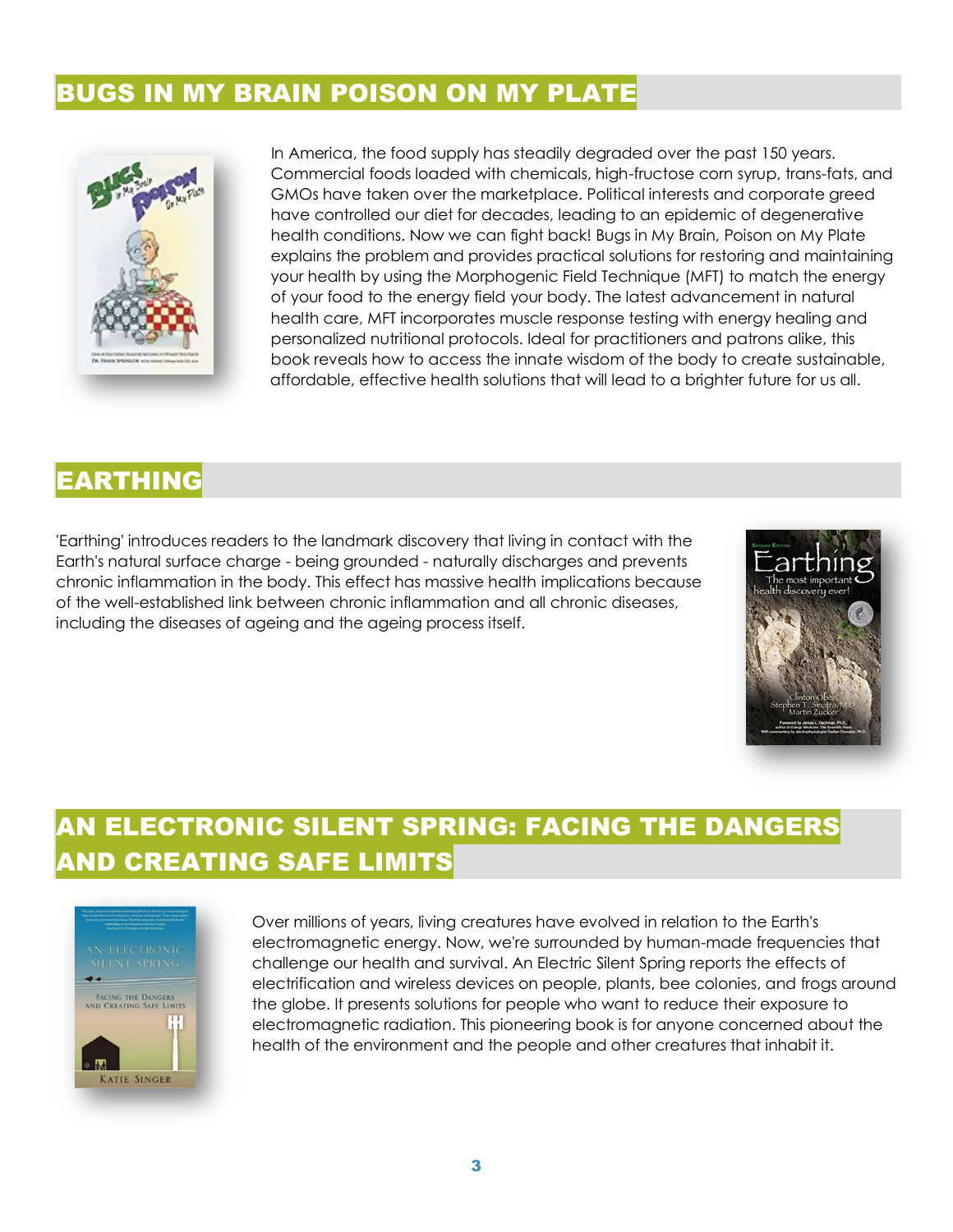#### CRYSTAL PRESCRIPTIONS



Judy lays out the dangers of EMFs very clearly. She quotes liberally from the research of Professor Denis Henshaw of Bristol University who has examined the question of how magnetic fields interact with the body generally and more specifically the effects of corona ions emitted from high voltage power lines.

Judy's book also deals fairly and squarely with the issue of Geopathic Stress. She defines GS as "*negative energies, also known as 'harmful earth rays' which emanate from the Earth and cause discomfort and ill health*". Over 4000 years ago the Chinese recognized destructive earth vibrations that they called 'dragon lines' and warned against building houses on such stressful sites.

# CELL PHONES

Essential reading for the 100 million Americans currently using wireless phones, this thoroughly researched and documented cautionary work stands alongside of such classics as Silent Spring and The Coming Plague. With news reports proliferating of the possible connection between brain tumors and cell phone use, Dr. George Carlo was hired by the cell phone industry in 1993 to study the safety of its product. In 1999 funds for Dr. Carlo's research were not renewed, and the industry sought to discredit him. Undeterred, Carlo now brings his case to the public with a powerful assessment of the dangers posed by the microwave radiation from cell phone antennas—disruption of the functioning of pacemakers, penetration of the developing skulls of children, compromise to the blood-brain barrier, and, most startlingly, genetic damage that is a known diagnostic marker for cancer—as well as a presentation of safeguards that consumers can implement right now to protect their health. ".…the authors raise serious questions about the integrity of the cell phone industry and the FDA."—San Francisco Chronicle